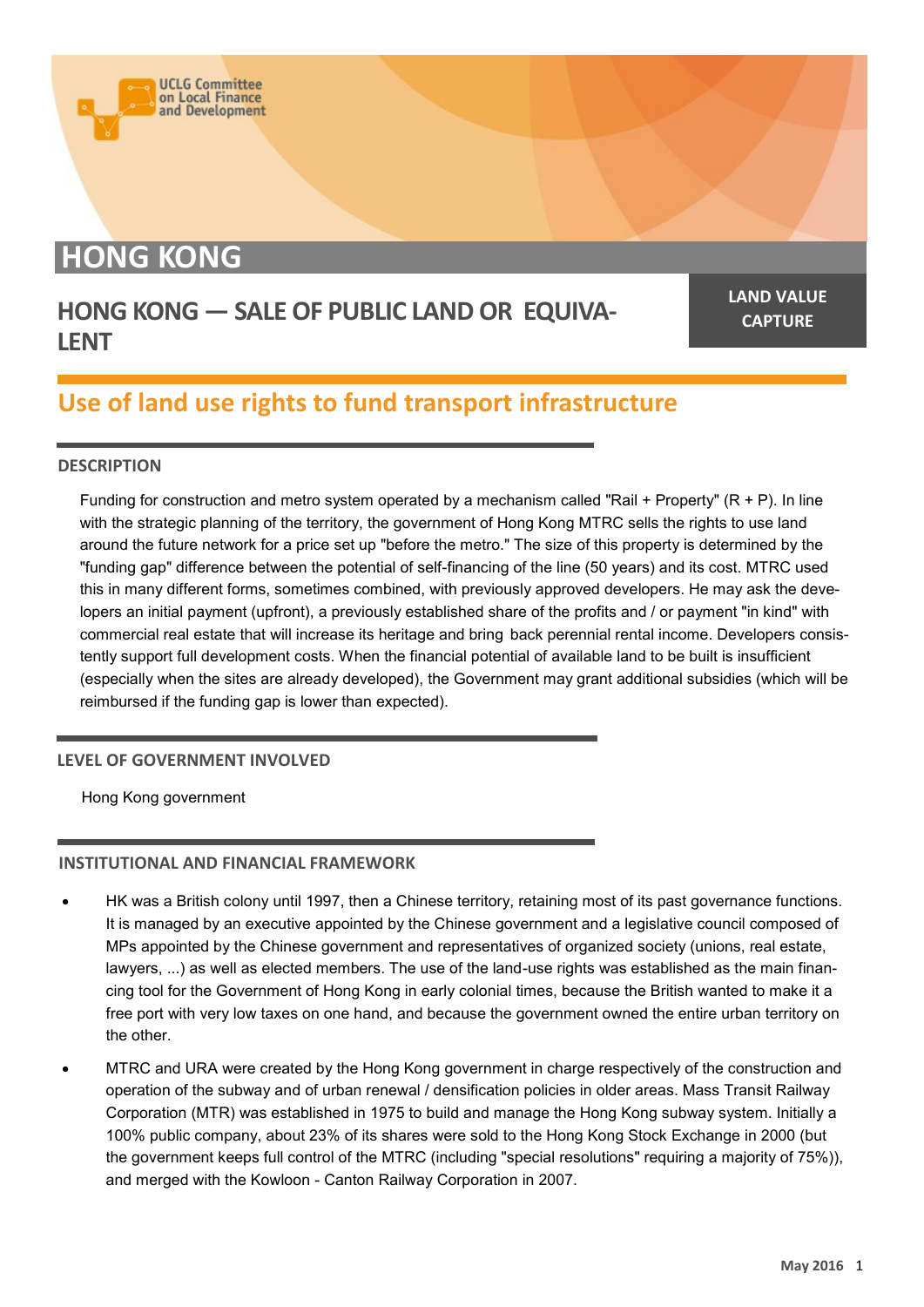#### **EVOLUTION**

With time and the professionalization of MTRC in real estate and business planning, development operations have become increasingly large (in terms of floor and built area, and financial amounts), complex, mixed use and integrated with the metro stations and surrounding territories. The latest operations were developed in close collaboration with communities and residents near developed areas, enabling a better balance between financial and social objectives.

#### **OUTCOMES**

- MTRC currently manages 10 subway lines (218 km / 84 stations) + a city rail network of 68 stations and the Airport Express, with 4.12 million passengers / day in 2012 (modal share of 46.4% of franchised public transport). This network was built almost without public subsidies. The first generation of subway lines (type Mass Rapid Transit) was built in Hong Kong in the 1980s and then the second generation, the last sections, were completed in the mid 2000s, and were financed according to the Rail + Property model (R + P). Since 2009 five new lines are under construction (three new lines and two extensions). The Hong Kong government uses P + R model to finance a new line and extension of an old line, yet it also mobilizes most common financing tools for the financing of other projects.
- A new line is funded under the "concession" model, and the fast train project (linking Hong Kong to Shenzhen) is also funded by this mechanism. However, the extension of the "island" line located on the island of Hong Kong is financed directly from public funds. The government has been forced to diversify its sources of funding (in the sense of not only using the  $R + P$  model) due to lack of land (which could possibly be valued according to the technical and financial requirements of MTRC) and also because of the "strategic" nature of some projects (like the line from Hong Kong to mainland China).
- MTRC is extremely lucrative (profits reached USD869 million in 2012, with revenues representing 185% of expenditures). Its revenues related to the operation of the metro represent only 34% of total revenues between 2000 and 2012, against 38% associated with development operations, 15% from commercial activities related to metro stations and 13% of rental income and "management business. "

#### **STAKEHOLDERS INVOLVED**

The Hong Kong government has been able, through this mechanism, to produce both an extensive and efficient subway network and appropriate urbanization, typically TOD, almost without public spending (and on the contrary, annually receiving substantial dividends). Development operations have represented opportunities for developers, with a reduced risk due to the coherent planning and controlled provisioning of land to be developped, but also by the participation of MTRC in operations, which allows to avoid or mitigate the risk associated with buying the land. Citizens benefit from an efficient and relatively cheap transport network, but for those who are not yet owners of their house, the mechanisms involved a huge increase in property prices, among the highest in the world.